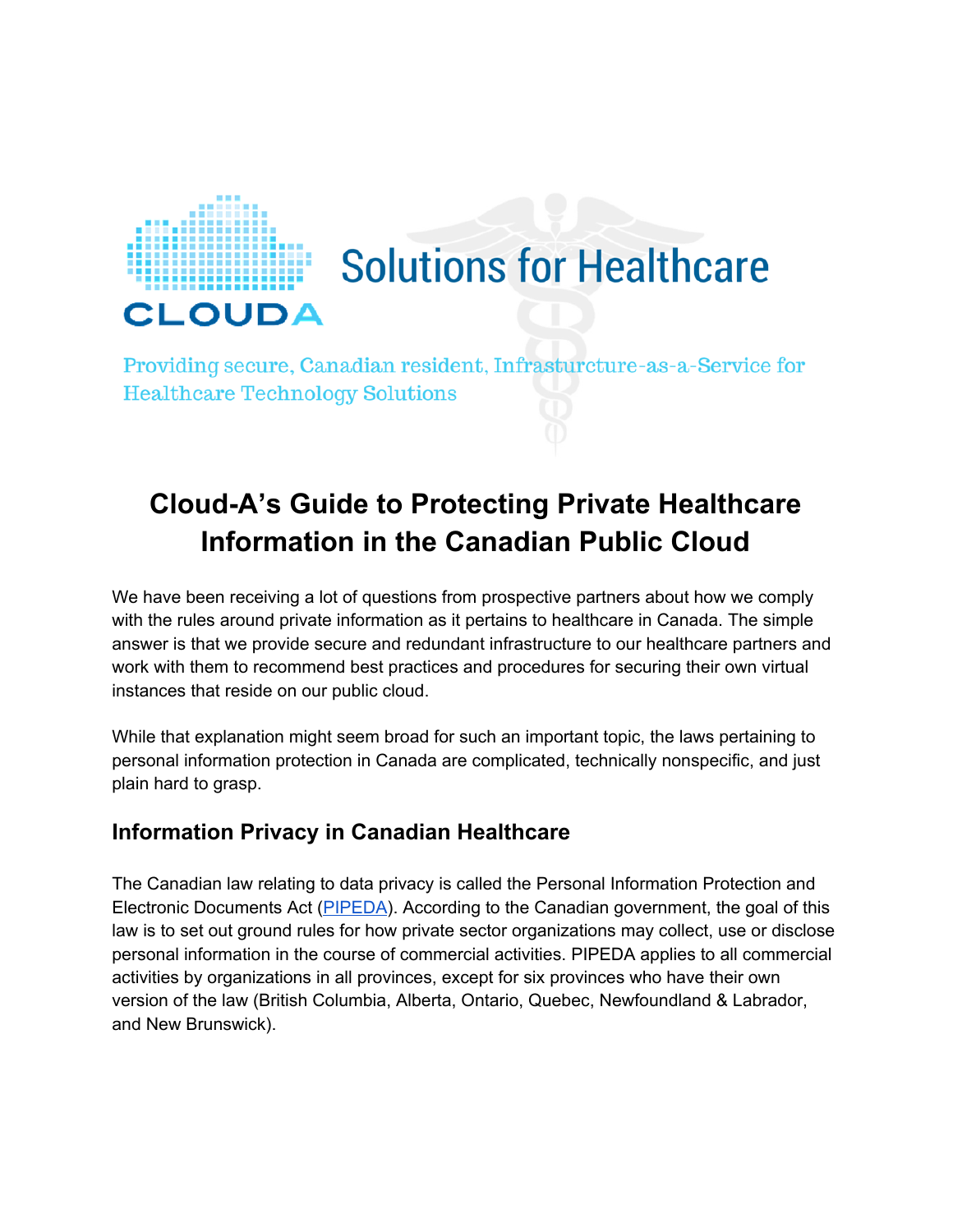PIPEDA requires organizations to take reasonable steps to safeguard the personal information that they manage from risks that the government defines as: unauthorized access, collection, use, disclosure, copying, modification, disposal or destruction.

Some safeguards that the government deems reasonable include but are not limited to:

- risk management
- security policies
- human resources security
- physical security
- technical security
- incident management
- business continuity planning

The reasonableness of security arrangements adopted by an organization must be evaluated in light of a number of factors including:

- the sensitivity of the personal information
- the foreseeable risks
- the likelihood of damage occurring
- the medium and format of the record containing the personal information
- the potential harm that could be caused by an incident
- the cost of preventive measures



[https://www.priv.gc.ca/leg\\_c/frame/pipeda\\_cf\\_e.swf](https://www.priv.gc.ca/leg_c/frame/pipeda_cf_e.swf)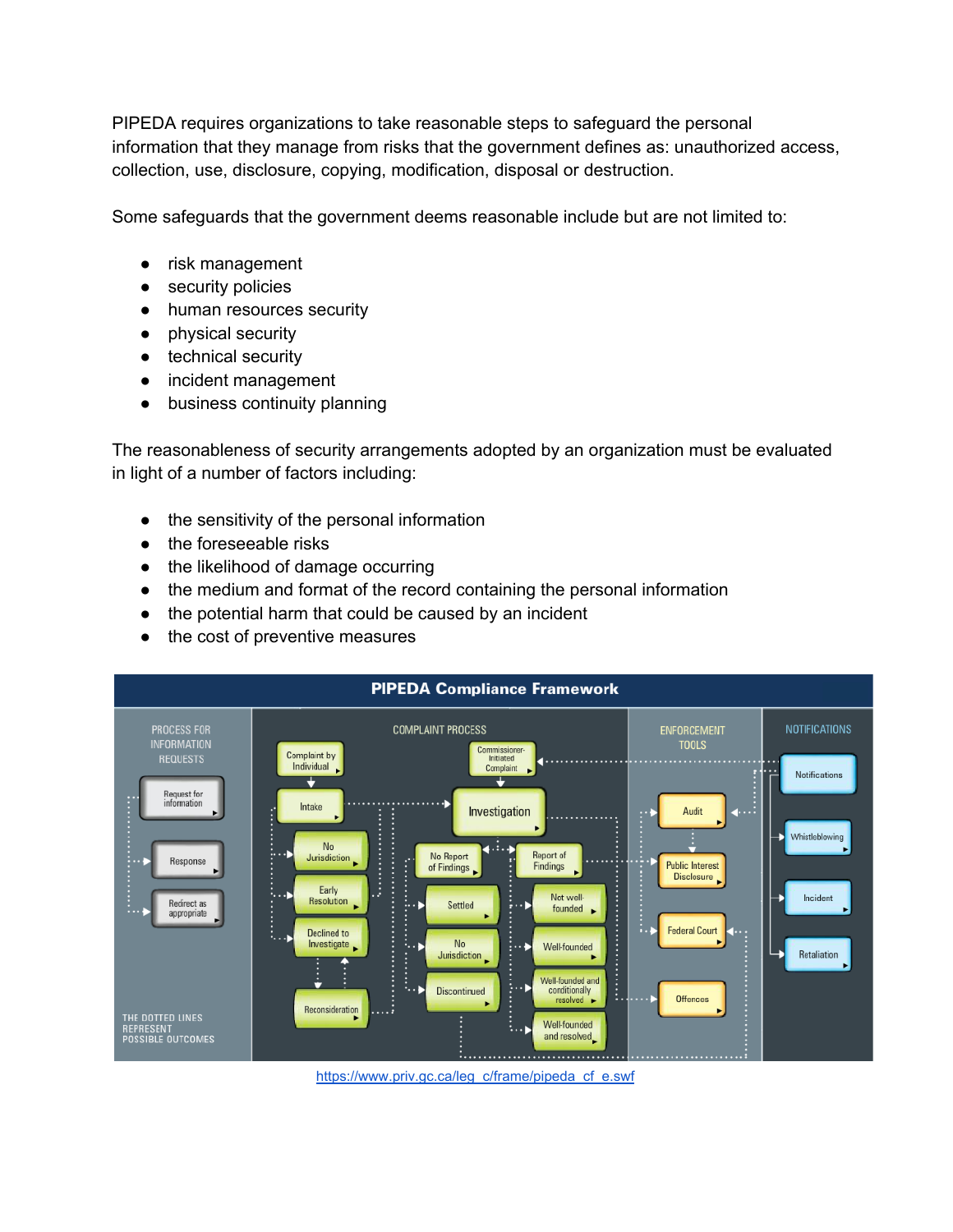# **PIPEDA in the Cloud**

Cloud computing is not prohibited by PIPEDA. In fact, the same rules that apply to storing private information on locally run infrastructure would apply if the same information was stored on Cloud-A's Infrastructure-as-a-service. Organizations must ensure that they collect personal information for appropriate purposes and that these purposes be made clear to individuals; they obtain consent; they limit collection of personal information to those purposes; they protect the information; and that they be transparent about their privacy practices.

One important thing to consider when using any cloud product with personal information is that the organization who transfers the personal information to the 3rd party (cloud provider) remains accountable for that data. It is the responsibility of the data transferring organization to perform due diligence to ensure that they are comfortable with the security and redundancy of the cloud provider's platform. This process in itself becomes a partnership between the data transferring organization and the cloud provider.

# **Partnering with Cloud-A for Private Data Security**

Cloud-A prides ourself on enabling our partners to offer high performing, highly secure, Canadian resident solutions. In addition to maintaining bulletproof infrastructure, we work closely with our partners and provide them with the tools to ensure that their cloud infrastructure is secure.

#### **Canadian Data Residency**

Our Commitment:

All Cloud-A physical infrastructure, systems, offices, employees and ownership are in Canada. Always. No client data will ever be moved without notification.

Partner Responsibility:

To ensure that client data is always resident in Canada, it is the partner's responsibility to ensure that their data is organized and accounted for within their Cloud-A infrastructure. It is important to be aware of multiple copies of data that you may have previously stored on another non-Canadian cloud provider's infrastructure.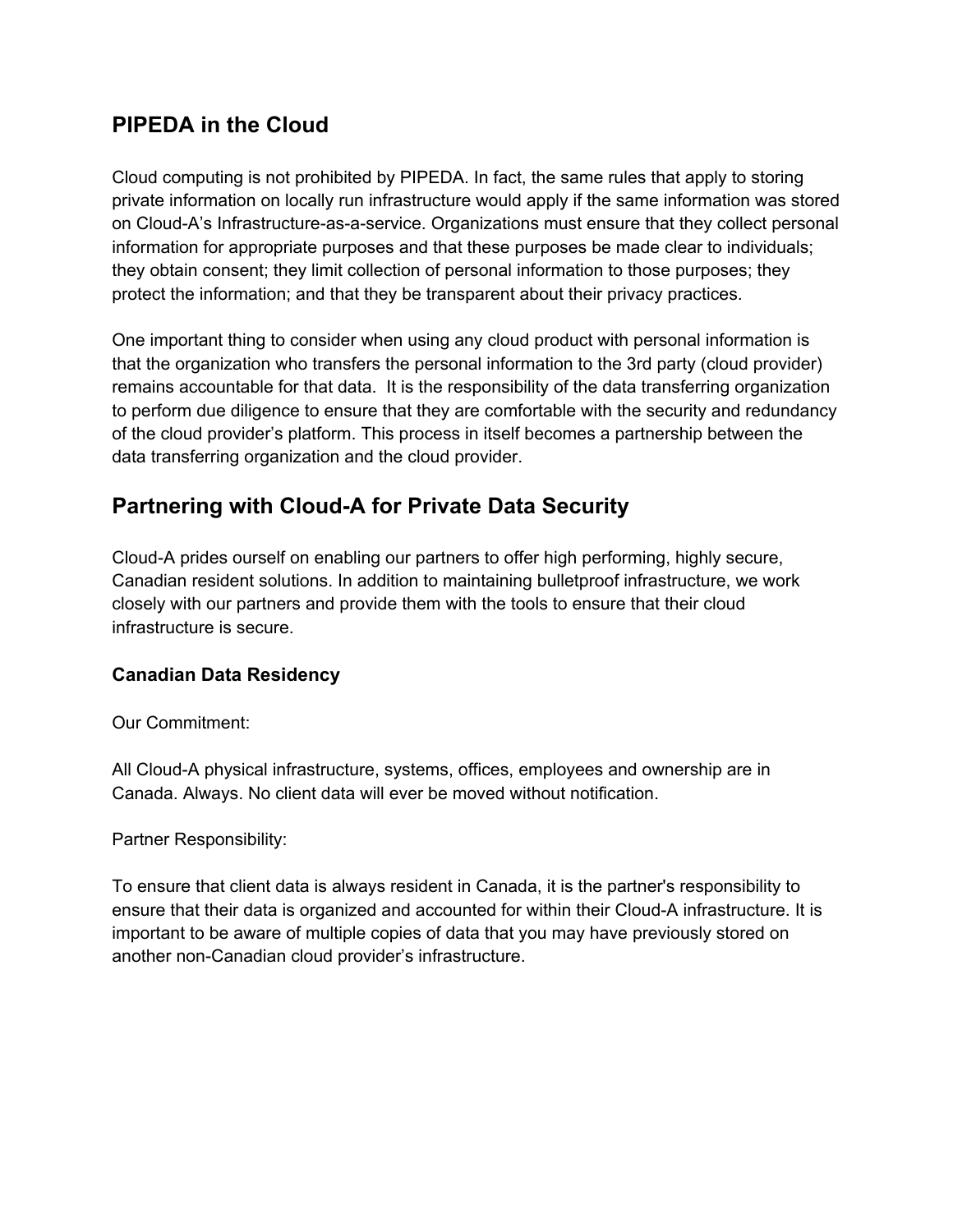#### **Security**

Our Commitment:

- Cloud-A operates in a  $\underline{TIA 942}$  Tier III data [centre](https://www.clouda.ca/data-centre/) which is equipped with complete physical security: perimeter alarms, biometric authentication, CCTV monitoring and historical 30+ day records.
- Cloud-A provides our partners with all of the tools to setup secure networks with our virtual private [networking](https://www.clouda.ca/technology/vpc-virtual-private-cloud/).
- All client networks are fully encrypted and segregated.
- All virtual servers are individually contained and segregated with both a hypervisor and [AppArmor](http://wiki.apparmor.net/index.php/Main_Page) which limits the data access ability of a VM to only that VM's specific data.

Partner Responsibility:

Partners are responsible for using unique, secure passwords on their instances, encrypting their drives, creating and managing secure virtual private networks, performing updates and patching as required, and monitoring and auditing their instances.

#### **Redundancy**

Our Commitment:

- Cloud-A only operates redundant, enterprise class infrastructure (storage, servers and networking) and software capable of live migration and automatic failover within the data centre
- CloudA's Data centre has multiple upstream data and internet connections to Tier 1 carriers and providers, 2N In-line UPS system, high-capacity Uninterruptible Power Supplies, 3 phase 120-208 V K-13 PDUs, state-of-the-art fire suppression systems, and multiple backup diesel generators with extended on-site fuel storage (72 hours+)

Partner Responsibility:

Cloud-A partners are responsible for properly backing up the data that resides on their virtual infrastructure.